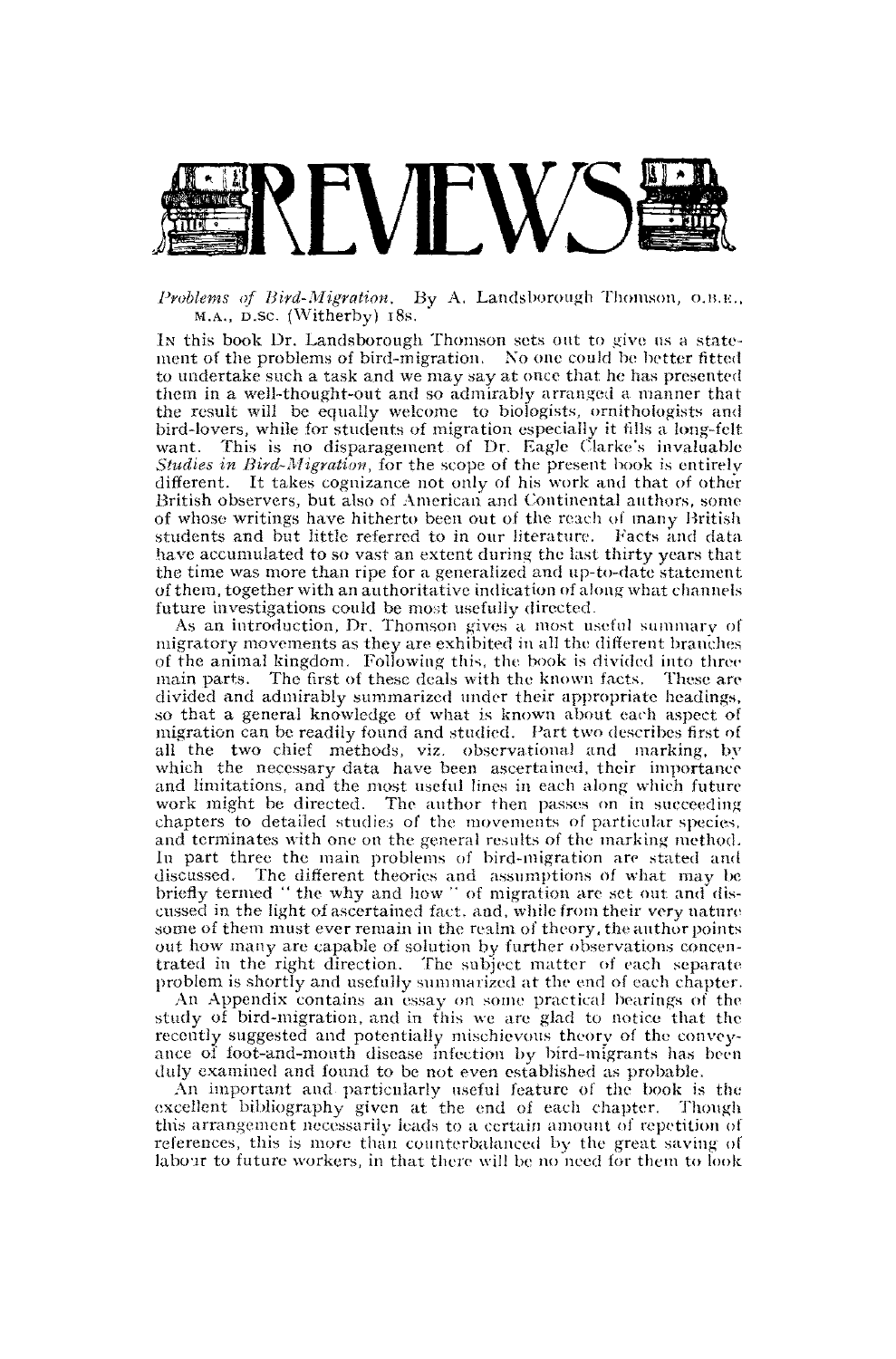up a number of more general papers, when further detail is required about some particular aspect. In the lists on pages  $53$ ,  $114$  and  $136$  we note the omission, no doubt by inadvertance,  $cf$  Vols. 32 and 34 of the *B.O.C. Bulletin,* though the *nine* migration volumes are elsewhere referred to.

The only misprint we have noticed occurs on p. 168, where it is stated that White Storks, native to Denmark, etc. " migrate in autumn *south-westwards* towards the eastern Mediterranean and return by a corresponding north-westerly route in spring "—N.F.T.

## *Life Histories of North American Wild Bowl. Order Anseres (Part).* By A. C. Bent. U.S. Nat. Museum Bulletin 130, Washington, 1925.

MR. BENT continues to make steady progress with his valuable work on the Life Histories of North American Birds, and the present volume is the fifth of this series since the first instalment was issued in 1919. In plan it closely resembles its predecessors, the whole of the material being systematically arranged under two main headings, "Habits' and "Distribution" for each species, with subdivisions for all the varied information provided. This plan has many advantages : gaps in our knowledge of the life-history are apparent at a glance, and it is no longer necessary to read the whole article to ascertain some point in the economy of any given bird.

Particular interest is attached to this part, as in addition to about a dozen genera of Ducks, the whole of the American Geese are included, and all who have studied Palæarctic or Nearctic birds are aware of the extreme difficulty in working out the life-histories of these birds. Although much still remains to be done, the present work makes a very decided forward step in this respect, and we can congratulate the author on having got together a wonderfully complete series of photographs of nesting-sites, nests and young of this elusive group. In work of this kind collaboration is absolutely necessary, and much of the author's work is necessarily compilation. As regards the American breeding species this is exceedingly well done on the whole, but apparently Mr. Bent has confined his researches to English and American sources. Thus we find no reference in the Bibliography to B. Hantzsch's papers on the Bird-world of north-eastern Labrador *(Journal f. Omithologie,* 1908, pp. 177 and 307) from which much might have been learned as to such species as *Somateria spectabilis* in North America.

Extra-limital species, such as the Whooper Swan, if they are to be treated at all, deserve something better than the very scanty and inadequate extracts given. In this case lack of material can hardly be assigned as the cause, as much has been written of the Whooper on its breeding-ground, yet all that is given is a paragraph from Cordeaux and Mrs. Gordon's account of the nesting of a pair in the Western Highlands, an exceptional case of nesting far outside the normal breeding range.

Mr. Bent treats of the two forms of Brent Goose under the names of *Branta bernicla bernicla* (L.) and *B. bernicla nigricans* (Lawe), but appears not to have grasped the significance of recent researches. Linne's type, as shown by Lönnberg, was obviously the slate-breasted bird which breeds in Siberia and migrates westward through Scandinavia. The presence of light and dark-breasted birds in Europe is amply accounted for by this stream of migrants meeting the lightbreasted birds from Spitsbergen, without resorting to the fantastic